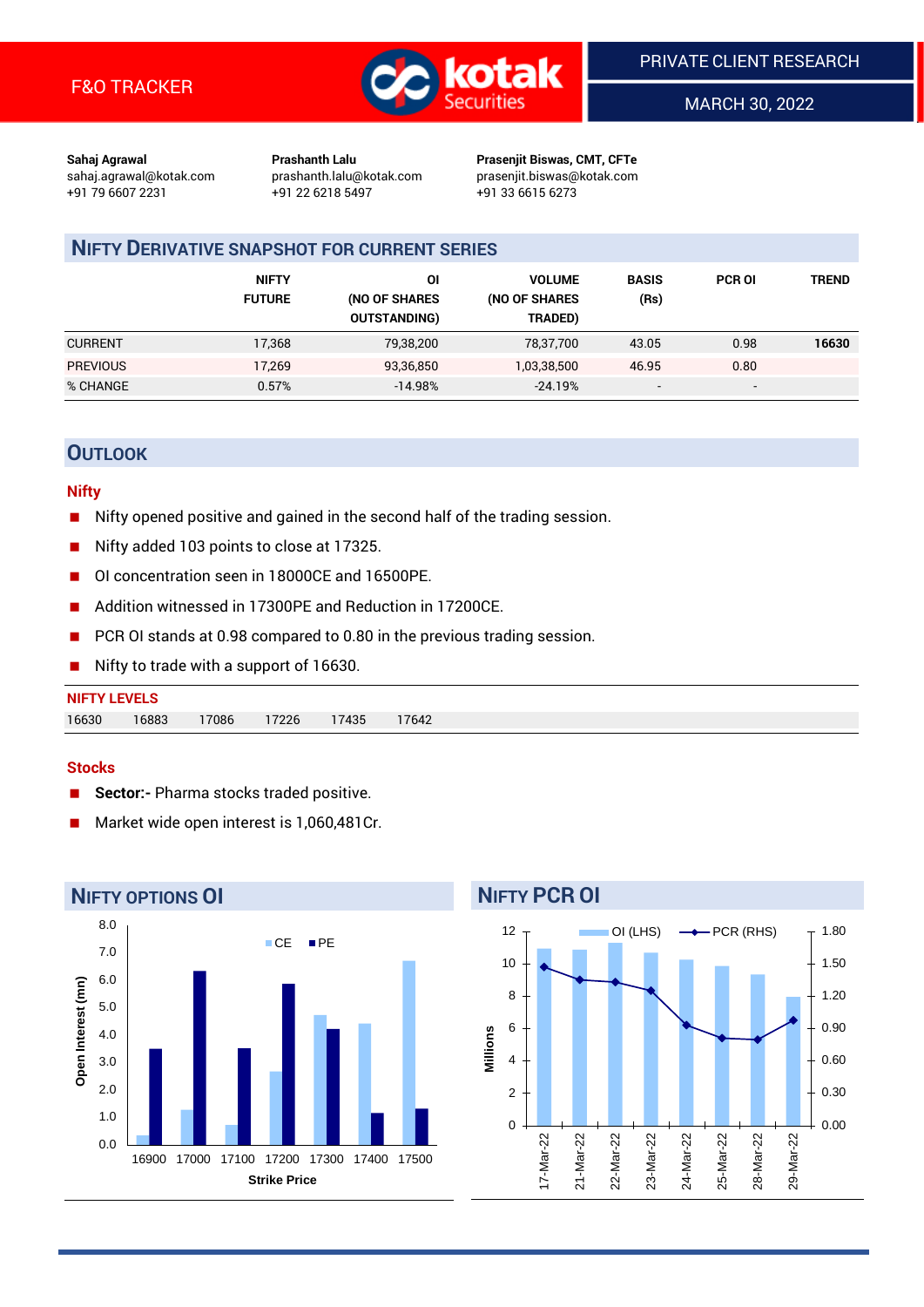# **FUTURE STATISTICS**

## **OI INCREASE**

| <b>SYMBOL</b>     | ΟI    | ΟI           | PRICE CHG |
|-------------------|-------|--------------|-----------|
|                   | (%)   | (SHARES)     | (%)       |
| <b>HEROMOTOCO</b> | 25.4% | 40,02,000    | $-7.0%$   |
| <b>EICHERMOT</b>  | 16.3% | 39,99,450    | 4.2%      |
| <b>MRF</b>        | 13.2% | 1,00,500     | $-0.6%$   |
| <b>INDUSTOWER</b> | 12.1% | 2,80,25,200  | 2.5%      |
| <b>INTELLECT</b>  | 11.9% | 13,05,000    | 5.1%      |
| <b>BHARTIARTL</b> | 7.0%  | 5,89,79,800  | 3.0%      |
| <b>MUTHOOTFIN</b> | 6.9%  | 40,71,750    | 0.1%      |
| <b>BAJFINANCE</b> | 6.3%  | 43,62,750    | 0.5%      |
| <b>AUBANK</b>     | 5.3%  | 25,21,500    | 0.1%      |
| <b>BHEL</b>       | 4.9%  | 12.50.23.500 | $-1.5%$   |

| <b>OI DECREASE</b> |          |             |                  |
|--------------------|----------|-------------|------------------|
| <b>SYMBOL</b>      | ΟI       | ΟI          | <b>PRICE CHG</b> |
|                    | $(\%)$   | (SHARES)    | (%)              |
| <b>HONAUT</b>      | $-15.4%$ | 8,295       | 1.0%             |
| <b>PVR</b>         | $-14.3%$ | 33,72,809   | $-1.4%$          |
| <b>ABBOTINDIA</b>  | $-11.8%$ | 35,425      | 4.1%             |
| <b>CHAMBLFERT</b>  | $-11.4%$ | 26.94.000   | 2.6%             |
| <b>GUJGASLTD</b>   | $-10.5%$ | 50,66,250   | 1.3%             |
| APLLTD             | $-10.1%$ | 24,30,400   | $-0.2%$          |
| <b>CUMMINSIND</b>  | $-9.0%$  | 21,80,400   | 1.2%             |
| <b>M&amp;MFIN</b>  | $-8.4%$  | 3,57,84,000 | 0.1%             |
| <b>LTTS</b>        | $-7.8%$  | 6,96,200    | 1.7%             |
| <b>BOSCHLTD</b>    | $-7.6%$  | 1,92,900    | 0.6%             |

# **CASH STATISTICS**

| <b>TOP VOLUMES</b> |                      |              |              |  |  |  |  |  |
|--------------------|----------------------|--------------|--------------|--|--|--|--|--|
| <b>SYMBOL</b>      | <b>TRADED SHARES</b> | <b>VALUE</b> | <b>CLOSE</b> |  |  |  |  |  |
|                    | (QTY)                | (IN LAKHS)   |              |  |  |  |  |  |
| <b>ADANIPOWER</b>  | 24,21,99,873         | 4,09,365     | 174          |  |  |  |  |  |
| <b>BHARTIARTL</b>  | 1,58,33,573          | 1,18,994     | 755          |  |  |  |  |  |
| <b>RELIANCE</b>    | 40,07,695            | 1,05,122     | 2,623        |  |  |  |  |  |
| <b>TCS</b>         | 26,89,063            | 99,686       | 3,705        |  |  |  |  |  |
| <b>HDFCBANK</b>    | 61,88,724            | 89,247       | 1,452        |  |  |  |  |  |
| <b>ICICIBANK</b>   | 1,14,89,374          | 81,878       | 715          |  |  |  |  |  |
| <b>TATAMOTORS</b>  | 1,87,10,736          | 81,396       | 434          |  |  |  |  |  |
| HDFC               | 32,02,852            | 74,243       | 2,337        |  |  |  |  |  |
| <b>SBIN</b>        | 1.43.01.429          | 70.940       | 495          |  |  |  |  |  |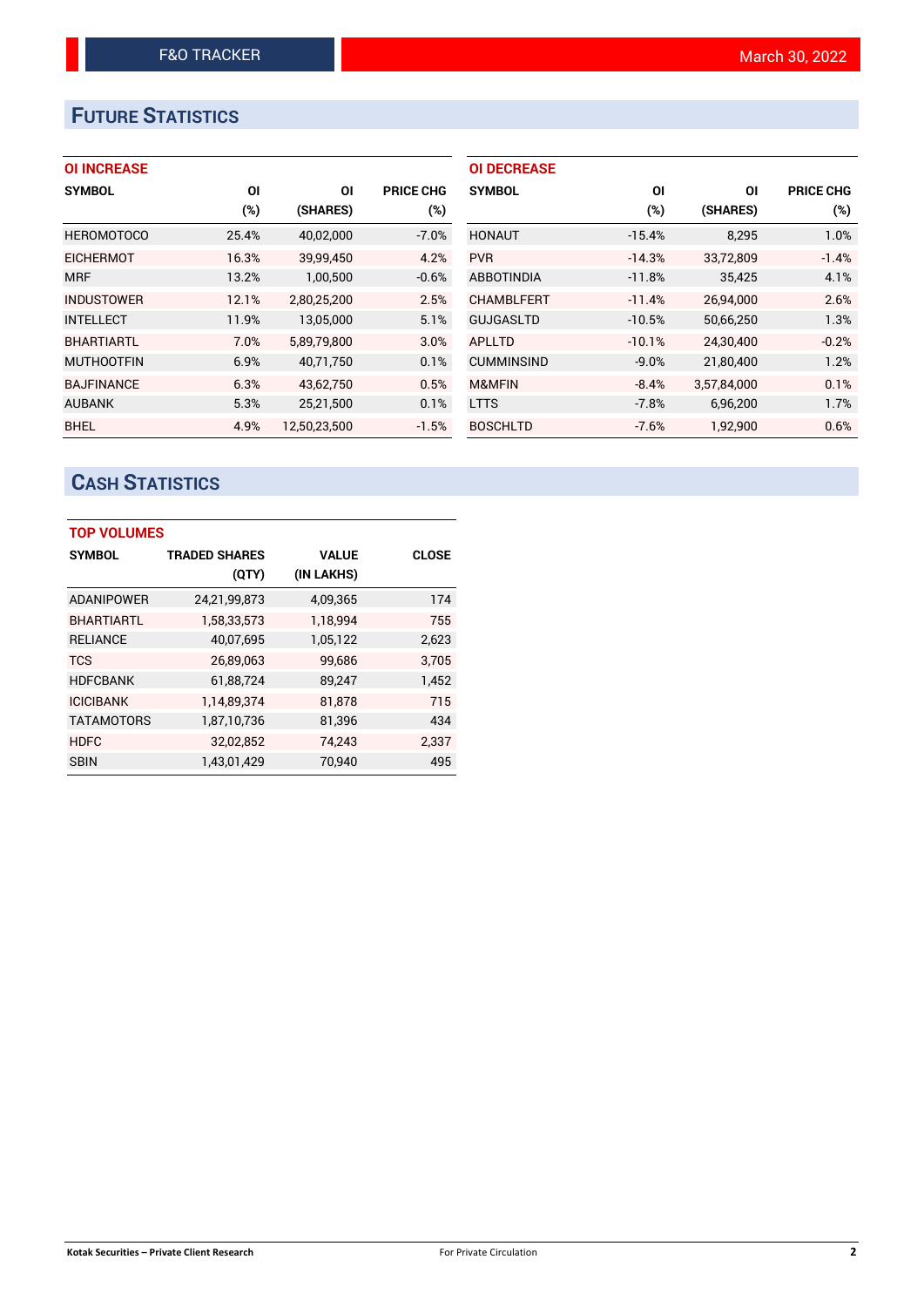## **OPTION STATISTICS**

## **SIGNIFICANT CALL OPEN INTEREST**

| <b>SYMBOL</b>     | <b>STRK</b>  | <b>OPTION</b> | <b>CLOSE</b> | <b>FUT</b>   | ΟI         |
|-------------------|--------------|---------------|--------------|--------------|------------|
|                   | <b>PRICE</b> | <b>TYPE</b>   | (RS)         | <b>CLOSE</b> | (SHARES)   |
| <b>NTPC</b>       | 135          | <b>CE</b>     | 0.3          | 134          | 413,30,700 |
| <b>TATAMOTORS</b> | 500          | CE            | 0.2          | 435          | 165.64.200 |
| <b>MARUTI</b>     | 8,000        | <b>CE</b>     | 4.5          | 7,454        | 5,50,700   |
| ONGC              | 180          | CE            | 0.3          | 171          | 107,95,400 |
| <b>BPCL</b>       | 360          | CE            | 1.9          | 359          | 36,93,600  |
| <b>IOC</b>        | 130          | CF            | 0.1          | 119          | 67.34.000  |
| <b>COALINDIA</b>  | 200          | <b>CE</b>     | 0.3          | 186          | 78,07,800  |
| <b>TATAMOTORS</b> | 450          | <b>CE</b>     | 2.0          | 435          | 97.75.500  |
| M&M               | 780          | <b>CE</b>     | 3.3          | 775          | 21.69.300  |
| <b>MARUTI</b>     | 8,500        | СE            | 1.4          | 7.454        | 3,29,500   |

## **SIGNIFICANT PUT OPEN INTEREST**

| <b>SYMBOL</b>     | <b>STRK</b><br><b>PRICE</b> | <b>OPTION</b><br>TYPE | <b>CLOSE</b><br>(RS) | <b>FUT</b><br><b>CLOSE</b> | ΟI<br>(SHARES) |
|-------------------|-----------------------------|-----------------------|----------------------|----------------------------|----------------|
| ONGC              | 170                         | PF                    | 1.0                  | 171                        | 59,52,100      |
| <b>HEROMOTOCO</b> | 2,200                       | <b>PE</b>             | 49.4                 | 2,216                      | 2,35,500       |
| <b>SUNPHARMA</b>  | 900                         | <b>PE</b>             | 0.7                  | 918                        | 14,39,900      |
| <b>HEROMOTOCO</b> | 2.000                       | PF                    | 11.7                 | 2,216                      | 2,00,700       |
| <b>HEROMOTOCO</b> | 2,100                       | PF                    | 25.5                 | 2.216                      | 1,99,200       |
| <b>ITC</b>        | 240                         | PF                    | 0.2                  | 255                        | 68,54,400      |
| <b>TATAMOTORS</b> | 400                         | PF                    | 0.4                  | 435                        | 40,66,950      |
| <b>SUNPHARMA</b>  | 880                         | PF                    | 0.3                  | 918                        | 11,20,000      |
| <b>TATAMOTORS</b> | 420                         | <b>PE</b>             | 1.4                  | 435                        | 37,33,500      |
| <b>HINDALCO</b>   | 550                         | <b>PE</b>             | 0.1                  | 631                        | 22,19,875      |

| SIGNIFICANT CALL OPEN INTEREST ADDITION |              |               |             |        |              |  |  |  |
|-----------------------------------------|--------------|---------------|-------------|--------|--------------|--|--|--|
| <b>SYMBOL</b>                           | <b>STRK</b>  | <b>OPTION</b> | <b>OPEN</b> | OI CHG | <b>CLOSE</b> |  |  |  |
|                                         | <b>PRICE</b> | TYPE          | <b>INT</b>  | (%)    | (Rs)         |  |  |  |
| <b>BHARTIARTL</b>                       | 810          | CE            | 3,22,050    | 1204%  | 0.9          |  |  |  |
| <b>HEROMOTOCO</b>                       | 2.300        | СE            | 1,92,300    | 582%   | 17.1         |  |  |  |
| <b>BHARTIARTL</b>                       | 850          | CE            | 1,77,650    | 379%   | 0.3          |  |  |  |
| <b>BHARTIARTL</b>                       | 770          | CE            | 10.70.650   | 265%   | 3.9          |  |  |  |
| COALINDIA                               | 187          | <b>CE</b>     | 11,88,600   | 258%   | 1.8          |  |  |  |
| <b>BANKBARODA</b>                       | 118          | <b>CE</b>     | 22,46,400   | 237%   | 0.3          |  |  |  |
| <b>BHARTIARTL</b>                       | 820          | CE            | 2,77,400    | 228%   | 0.6          |  |  |  |
| <b>BHARTIARTL</b>                       | 780          | CE            | 11,16,250   | 213%   | 2.6          |  |  |  |
| <b>BHARTIARTL</b>                       | 760          | CE            | 15,90,300   | 212%   | 6.0          |  |  |  |
| <b>BHARTIARTL</b>                       | 790          | CE            | 4.44.600    | 210%   | 1.8          |  |  |  |

| SIGNIFICANT PUT OPEN INTEREST ADDITION |              |               |             |        |              |  |  |  |
|----------------------------------------|--------------|---------------|-------------|--------|--------------|--|--|--|
| <b>SYMBOL</b>                          | <b>STRK</b>  | <b>OPTION</b> | <b>OPEN</b> | OI CHG | <b>CLOSE</b> |  |  |  |
|                                        | <b>PRICE</b> | <b>TYPE</b>   | INT         | (%)    | (Rs)         |  |  |  |
| <b>JSWSTEEL</b>                        | 750          | <b>PE</b>     | 2,70,000    | 1900%  | 7.4          |  |  |  |
| <b>BHARTIARTL</b>                      | 750          | <b>PE</b>     | 9,82,300    | 1780%  | 5.4          |  |  |  |
| <b>JSWSTEEL</b>                        | 740          | PE            | 3,55,050    | 1653%  | 4.2          |  |  |  |
| <b>BHARTIARTL</b>                      | 760          | <b>PE</b>     | 3,59,100    | 1543%  | 11.7         |  |  |  |
| <b>ADANIPORTS</b>                      | 770          | <b>PE</b>     | 3,41,250    | 1417%  | 12.2         |  |  |  |
| ABFRL                                  | 295          | PE            | 1,58,600    | 1120%  | 1.2          |  |  |  |
| <b>ADANIPORTS</b>                      | 760          | <b>PE</b>     | 3,61,250    | 703%   | 7.0          |  |  |  |
| <b>BANKBARODA</b>                      | 113          | <b>PE</b>     | 1,87,200    | 700%   | 3.0          |  |  |  |
| <b>HEROMOTOCO</b>                      | 1,900        | <b>PE</b>     | 1,11,900    | 492%   | 6.4          |  |  |  |
| INDHOTEL                               | 235          | <b>PE</b>     | 6,87,762    | 389%   | 1.7          |  |  |  |

| <b>CALL OPTION VOLUMES</b> |              |               |                  | <b>PUT OPTION VOLUMES</b> |                   |              |               |                  |              |
|----------------------------|--------------|---------------|------------------|---------------------------|-------------------|--------------|---------------|------------------|--------------|
| <b>SYMBOL</b>              | <b>STRK</b>  | <b>OPTION</b> | <b>CONTRACTS</b> | <b>CLOSE</b>              | <b>SYMBOL</b>     | <b>STRK</b>  | <b>OPTION</b> | <b>CONTRACTS</b> | <b>CLOSE</b> |
|                            | <b>PRICE</b> | <b>TYPE</b>   |                  | (Rs)                      |                   | <b>PRICE</b> | <b>TYPE</b>   |                  | (Rs)         |
| <b>BHARTIARTL</b>          | 760          | <b>CE</b>     | 36,306           | 6.0                       | <b>RELIANCE</b>   | 2,600        | <b>PE</b>     | 25,191           | 10.5         |
| <b>RELIANCE</b>            | 2.640        | <b>CE</b>     | 33,701           | 13.6                      | <b>RELIANCE</b>   | 2,620        | <b>PE</b>     | 15.417           | 18.3         |
| <b>BHARTIARTL</b>          | 750          | <b>CE</b>     | 30,646           | 9.6                       | <b>BHARTIARTL</b> | 740          | <b>PE</b>     | 13,080           | 2.0          |
| <b>RELIANCE</b>            | 2.660        | <b>CE</b>     | 21,491           | 8.2                       | <b>BHARTIARTL</b> | 750          | <b>PE</b>     | 12.651           | 5.4          |
| <b>RELIANCE</b>            | 2,620        | <b>CE</b>     | 19,656           | 21.8                      | <b>HEROMOTOCO</b> | 2,200        | <b>PE</b>     | 11,510           | 49.4         |
| <b>BHARTIARTL</b>          | 770          | <b>CE</b>     | 18.373           | 3.9                       | <b>BHARTIARTL</b> | 730          | <b>PE</b>     | 10.852           | 0.8          |
| <b>SBIN</b>                | 500          | <b>CE</b>     | 17,979           | 4.0                       | <b>TATASTEEL</b>  | 1,300        | <b>PE</b>     | 9,473            | 2.5          |
| <b>TATASTEEL</b>           | 1.340        | <b>CE</b>     | 16.151           | 14.2                      | <b>BHARTIARTL</b> | 720          | <b>PE</b>     | 9.215            | 0.5          |
| <b>TATASTEEL</b>           | 1.360        | <b>CE</b>     | 15,919           | 8.2                       | <b>TCS</b>        | 3.700        | <b>PE</b>     | 8,456            | 19.2         |
| <b>RELIANCE</b>            | 2.680        | <b>CE</b>     | 15,676           | 5.1                       | <b>HEROMOTOCO</b> | 2,100        | <b>PE</b>     | 8,145            | 25.5         |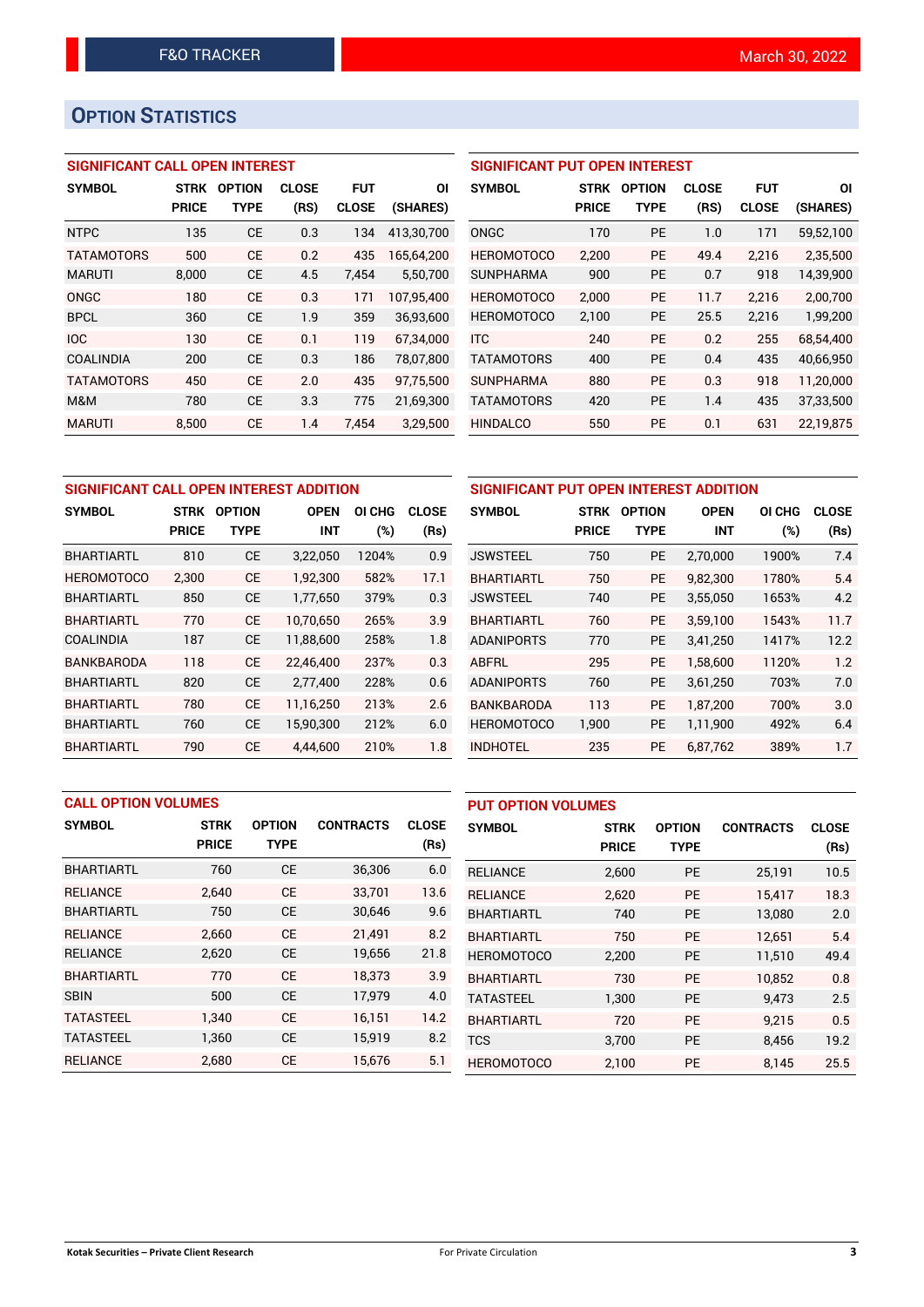## **RATING SCALE (PRIVATE CLIENT GROUP)**

- **BUY**  Stock/Index looks strong from the expiry/near term perspective and is expected to gain on the basis of technical and/or derivative parameters. Time frame is minimum of current expiry and in certain cases extend to the next series depending on the stock behaviour. Strict stop loss needs to be adhered to for every buy/long recommendation given.
- **SELL** Stock/Index looks weak from the expiry/near term perspective and is expected to gain on the basis of technical and/or derivative parameters. Time frame is minimum of current expiry and in certain cases extend to the next series depending on the stock behaviour. Strict stop loss needs to be adhered to for every sell/short recommendation given.

#### **FUNDAMENTAL RESEARCH TEAM (PRIVATE CLIENT GROUP)**

**Shrikant Chouhan Arun Agarwal Amit Agarwal, CFA Hemali Dhame** shrikant.chouhan@kotak.com arun.agarwal@kotak.com agarwal.amit@kotak.com Hemali.Dhame@kotak.com +91 22 6218 5408 +91 22 6218 6443 +91 22 6218 6439 +91 22 6218 6433

Metals & Mining, Midcap Pharmaceuticals Pharmaceuticals Research Associate Support Executive<br>
iatin.damania@kotak.com purvi.shah@kotak.com rini.mehta@kotak.com k.kathirvelu@kotak.com jatin.damania@kotak.com

**Sumit Pokharna** Pankaj Kumar<br>Oil and Gas, Information Tech Construction, sumit.pokharna@kotak.com pankajr.kumar@kotak.com +91 22 6218 6438 +91 22 6218 6434

**Jatin Damania Purvi Shah Rini Mehta K. Kathirvelu**

Construction, Capital Goods & Midcaps

Transportation, Paints, FMCG

+91 22 6218 6440 +91 22 6218 6432 +91 80801 97299 +91 22 6218 6427

## **TECHNICAL RESEARCH TEAM (PRIVATE CLIENT GROUP)**

**Shrikant Chouhan Amol Athawale Sayed Haider** [shrikant.chouhan@kotak.com](mailto:shrikant.chouhan@kotak.com) [amol.athawale@kotak.com](mailto:amol.athawale@kotak.com) Research Associate +91 22 6218 5408 +91 20 6620 3350 [sayed.haider@kotak.com](mailto:sayed.haider@kotak.com)

+91 22 62185498

### **DERIVATIVES RESEARCH TEAM (PRIVATE CLIENT GROUP)**

+91 79 6607 2231 +91 22 6218 5497 +91 33 6615 6273

**Sahaj Agrawal Prashanth Lalu Prasenjit Biswas, CMT, CFTe** [prasenjit.biswas@kotak.com](mailto:prasenjit.biswas@kotak.com)